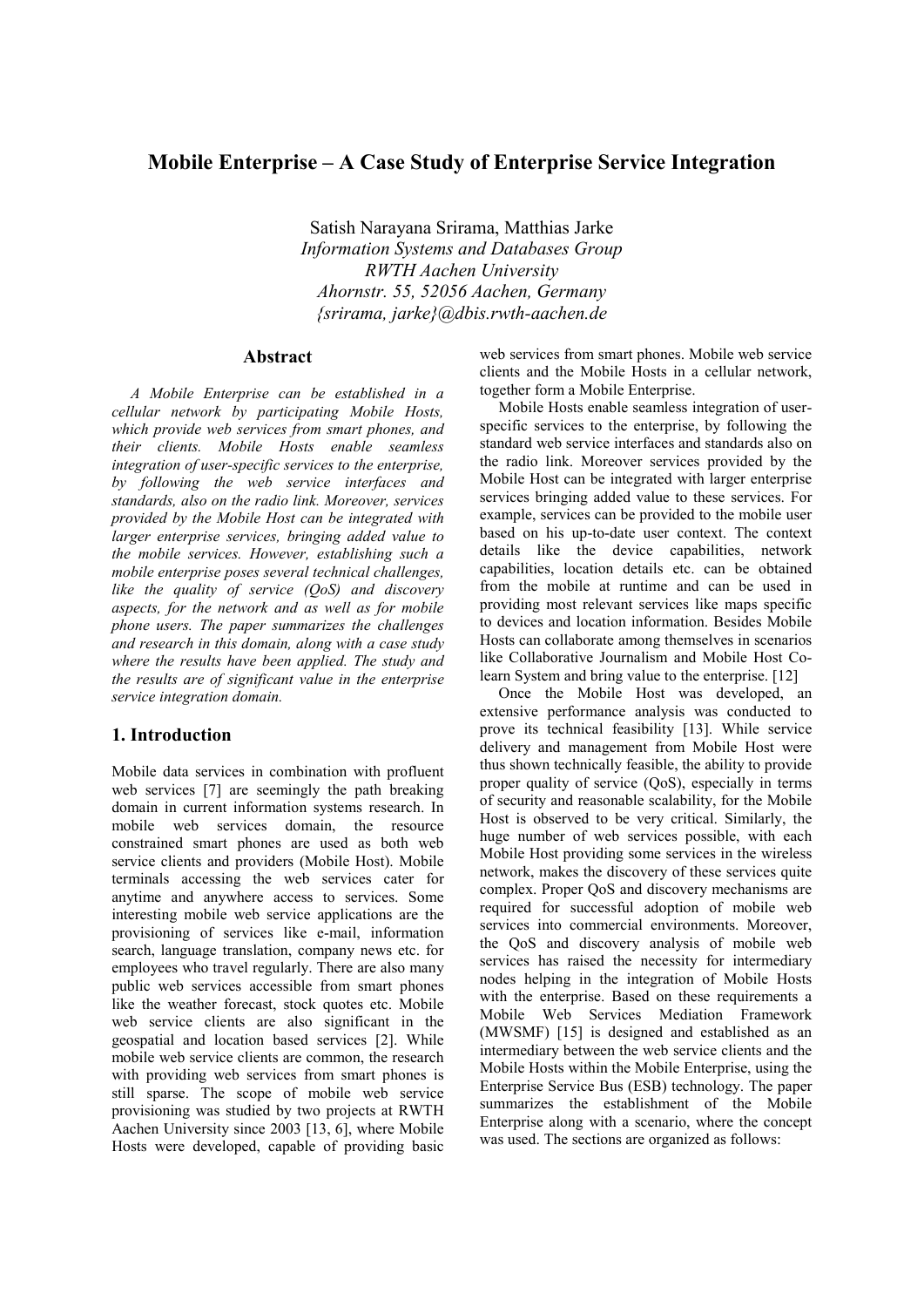Section 2 discusses the details and challenges associated with establishing a Mobile Enterprise. Section 3 discusses the Enterprise Service Integrations issues of the Mobile Host. Section 4 discusses the application scenario of the Mobile Enterprise where mobiles try to access LAS services and section 5 summarizes and concludes the paper.

# **2. Mobile Enterprise**

A *Mobile Enterprise* can be established in a cellular network by participating Mobile Hosts and their clients, where the hosts provide user-specific services to the clients as per the WS\* standards. However, such a Mobile Enterprise established poses many technical challenges, both to the service providers and the mobile operator. Some of the critical challenges and the associated research are addressed in this section. Figure 1 shows the Mobile Enterprise and hints the critical challenges posed to the mobile phone users and the operators.

### **2.1. Challenges for establishing Mobile Enterprise**

As the Mobile Host provides services to the Internet, the devices should be safe from malicious attacks. For this, the Mobile Host has to provide only secure and reliable communication in the vulnerable and volatile mobile ad-hoc topologies. In terms of scalability, the Mobile Host has to process reasonable number of clients, over long durations, without failure and without seriously impeding normal functioning of the smart phone for the user.



Figure 1. Mobile Enterprise and the critical challenges posed to the mobile phone users and the operator

Similarly, the huge number of web services possible, with each Mobile Host providing some services in the wireless network, makes the discovery of the most relevant services quite complex. Proper discovery mechanisms are required for successful adoption of Mobile Enterprise. The discovery, moreover, poses some critical questions like: where to publish the services provided by the Mobile Hosts? Should they be published with the centralized Universal Description, Discovery, and Integration (UDDI) registries available in the Internet or the operator is going to offer some help? This also raises questions like whether centralized nodes can withstand such high loads or some alternatives are to be looked at?

From the mobile operator's perspective the Mobile Enterprise poses questions like: what are the services expected by the mobile users from the operator? Can the operator monitor the communication and have a bird view of the complete network, so that business scenarios can be drawn out of it? Do the operators have such infrastructure that can scale to such requirements?

Our research in this domain focused at addressing most of these issues and the remaining parts of this paper summarizes the research and the results.

### **2.2. QoS aspects of the Mobile Host**

Providing proper QoS, especially, appropriate security and reasonable scalability, for mobile web service provisioning domain was observed to be very critical. In terms of security, the Mobile Host has to provide secure and reliable communication in the vulnerable and volatile mobile ad-hoc topologies. In terms of scalability, the layered model of web service communication, introduces lot of message overhead to the exchanged verbose XML based SOAP messages. This consumes a lot of resources, since all this additional information is to be exchanged over the radio link. Thus for improving scalability the messages are to be compressed with out effecting the interoperability of the mobile web services. The message compression also improves the energy efficiency of the devices as there will be less data to transmit.

**2.2.1. Security.** The security analysis of the Mobile Host studied the adaptability of WS-Security specification to the mobile web service provisioning domain and concludes that not all of the specification can be applied to the Mobile Host, mainly because of resource limitations. The results of our analysis suggest that the mobile web service messages of reasonable size, approximately 2-5kb, can be secured with web service security standard specifications. The security delays caused are approximately 3-5 seconds. We could also conclude from the analysis that the best way of securing messages in a Mobile Enterprise is to use AES (Advanced Encryption Standard) symmetric encryption with 256 bit key, and to exchange the keys with RSA 1024 bit asymmetric key exchange mechanism and signing the messages with RSAwithSHA1. But there are still high performance penalties when the messages are both encrypted and signed. So we suggest encrypting only the parts of the message, which are critical in terms of security and signing the message. The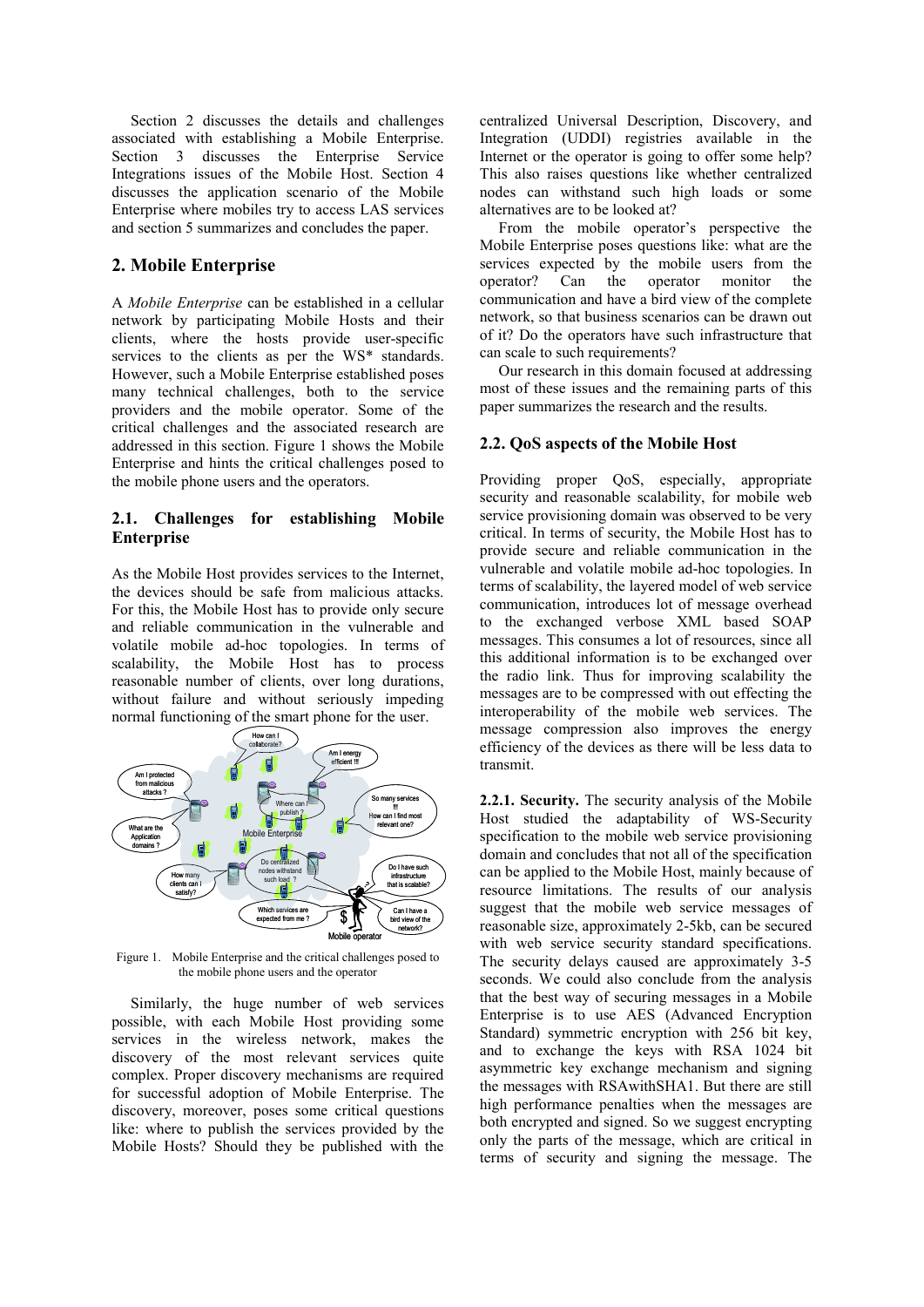signing on top of the encryption can completely be avoided in specific applications with lower security requirements. [14]

**2.2.2. Transmission efficiency.** In the scalability analysis of the Most Host, we have adapted BinXML [5] for compressing the mobile web service messages. BinXML is a light-weight XML compression mechanism and replaces each XML tag and attribute with a unique byte value and replaces each end tag with 0xFF. By using a state machine and 6 special byte values including 0xFF, any XML data with circa 245 tags can be represented in this format. The approach is specifically designed to target SOAP messages across radio links. So the mobile web service messages are exchanged in the BinXML format, and this has reduced the message of some of the services by 30%, drastically reducing the transmission delays of mobile web service invocation. The BinXML compression ratio is very significant where the SOAP message has repeated tags and deep structure. The binary encoding is also significant for the security analysis as there was a linear increase in the size of the message with the security incorporation. The variation in the WS-Security encrypted message size for a typical 5 Kb message is approximately 50%. [12]

# **2.3. Discovery aspects of the Mobile Enterprise**

In a commercial mobile enterprise with Mobile Hosts, and with each Mobile Host providing some services for Internet, the number of services expected to be published could be quite high. Generally web services are published by advertising WSDL (Web Services Description Language) descriptions in a UDDI registry. But with huge number of services possible with Mobile Hosts, a centralized solution is not a best idea, as they can have bottlenecks and can make single points of failure. Besides, mobile networks are quite dynamic due to the node movement. Devices can join or leave network at any time and can switch from one operator to another operator. This makes the binding information in the WSDL documents, inappropriate. Hence the services are to be republished every time the Mobile Host changes the network.

Dynamic service discovery is one of the most extensively explored research topics in the recent times. Most of these service discovery protocols are based on the announce-listen model like in Jini. In this model periodic multicast mechanism is used for service announcement and discovery. But these mechanisms assume a service proxy object that acts as the registry and it is always available. For dynamic ad hoc networks, assuming the existence of devices that are stable and powerful enough to play the role of the central service registries is

inappropriate. Hence services distributed in the adhoc networks must be discovered without a centralized registry and should be able to support spontaneous peer to peer (P2P) connectivity. [4] proposes a distributed peer to peer Web service registry solution based on lightweight Web service profiles. They have developed VISR (View based Integration of Web Service Registries) as a peer to peer architecture for distributed Web service registry. Similarly Konark service discovery protocol [9] was designed for discovery and delivery of device independent services in ad hoc networks.

Considering these developments and our need for distributed registry and dynamic discovery, we have studied alternative means of mobile web service discovery and realized a discovery mechanism in the P2P network. In this solution, the *virtual P2P network* also called the *mobile P2P network* is established in the mobile operator network with one of the nodes in operator proprietary network, acting as a JXTA super peer. JXTA (Juxtapose) is an open source P2P protocol specification. Once the virtual P2P network is established, the services deployed on Mobile Host in the JXME virtual P2P network are to be published as JXTA advertisements, so that they can be sensed as JXTA services among other peers. JXTA specifies '*Modules*' as a generic abstraction that allows peers to describe and instantiate any type of implementation of behavior representing any piece of "code" in the JXTA world. So the mobile web services are published as JXTA modules in the virtual P2P network. Once published to the mobile P2P network, the services can later be discovered by using the keyword based search provided by JXTA. The approach also considered categorizing the services and the advanced features like context aware service discovery. We address the discovery solution as *mobile P2P discovery* mechanism. The evaluation of the discovery approach suggested that the smart phones are successful in identifying the services in the P2P network, with reasonable performance penalties for the Mobile Host. [16]

# **3. Enterprise Service Integration**

Mobile Hosts with proper QoS and discovery mechanisms, enable seamless integration of userspecific services to the Mobile Enterprise. Moreover services provided by the Mobile Host can be integrated with larger enterprise services bringing added value to these services. However, enterprise networks deploy disparate applications, platforms, and business processes that need to communicate or exchange data with each other or in this specific scenario addressed by the paper, with the Mobile Hosts. The applications, platforms and processes of enterprise networks generally have non-compatible data formats and non-compatible communications protocols. Besides, within the domain of our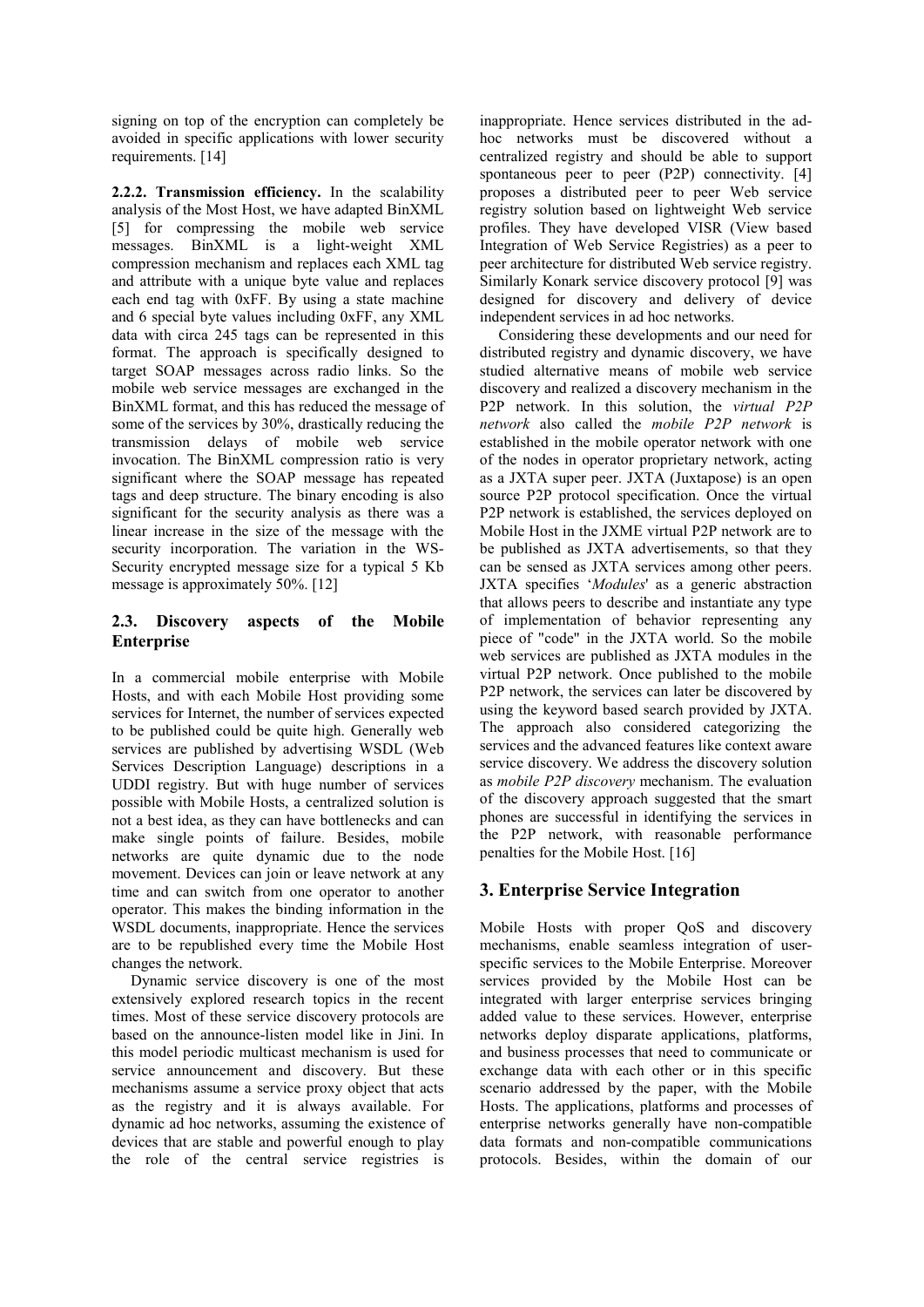

Figure 2. The Enterprise Service Integration scenario

research, the QoS and discovery study of the Mobile Host offered solutions in disparate technologies like JXTA. This leads to serious integration troubles within the networks. The integration problem extends further if two or more of such enterprise networks have to communicate among themselves. We generally address this research scope and domain, as the *Enterprise Service Integration*.

#### **3.1. Integration options**

As the integration troubles are well known and observed quite for sometime, the research in the domain has offered different solutions. [8]

*Point-To-Point*: One of the first methods used to integrate applications has been by using point-topoint integration solutions. Under this scheme a protocol or format transformer is built at one or either end between a pair of applications. One of the advantages of this scheme is that both applications have good knowledge about each other thus getting to a tight coupling. The principal disadvantage of this scheme is the difficulty to integrate a new application to the system due to the high number of protocols or format transformers which have to be implemented. This architecture is very popular solution for small scale integration problems.

*Hub-And-Spoke*: This architecture is also known as the message broker and it provides a centralized point where all applications connect to by using lightweight connectors. This centralized point is called hub or broker. The connectors act as adapters and translate data and messages between different applications to canonical formats. Two of the advantages of the hub-and-spoke architecture are that all the message transformation and routing is done by the hub and the number of connections for the integration is reduced with respect to the point-topoint architecture. Unfortunately like any centralized architecture, the centralized hub becomes a single point of failure.

*Enterprise Message Bus*: an enterprise message bus is an infrastructure of communication where the integration between applications can be done in a platform and language independent way. It is composed by a message router and publishing (subscription) channels where applications use request and response queues to interact with each other via a message. Consumers write request to the request queue and providers listen to the request queue waiting for request to their services. The result messages are then added to the response message queues.

*Enterprise Service Bus*: By using Enterprise Service Bus integration, applications do not communicate to each other directly, they communicate by using a SOA based middleware backbone. ESB basically consists of a set of service containers that are interconnected with a reliable messaging bus. The ESB supports multiple integration paradigms in order to fully support the variety of interaction patterns that are required in a comprehensive SOA between these service containers. So it has support for service-oriented architectures in which applications communicate through reusable services with well-defined and explicit interfaces, message-driven architectures in which applications send messages through the ESB to receiving applications and event-driven architectures in which applications generate and consume messages independently of one another.

#### **3.2. Mobile Web Services Mediation Framework**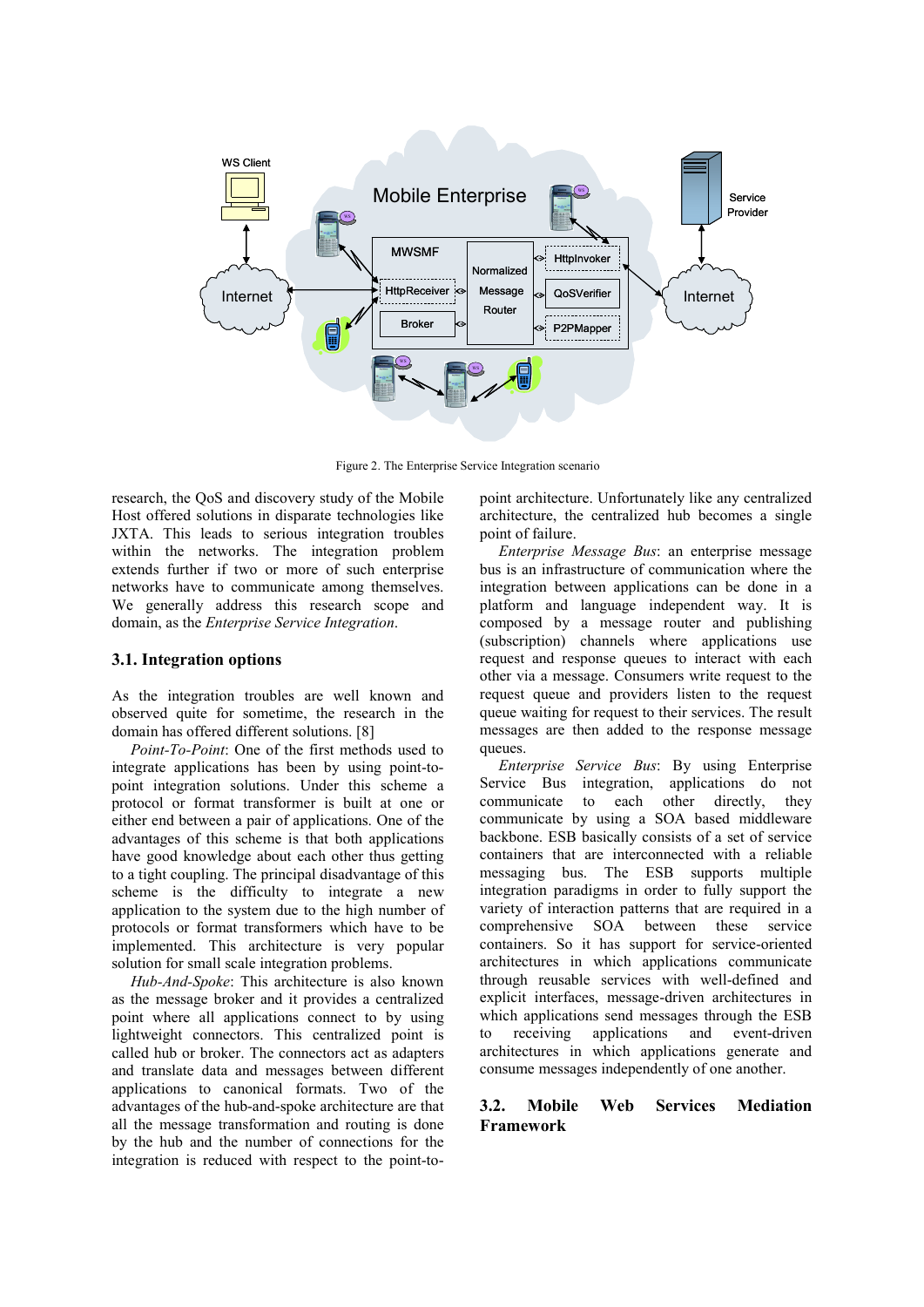The mobile web services mediation framework (MWSMF) is established as an intermediary between the web service clients and the Mobile Hosts in mobile enterprise. ESB is used as the background technology in realizing the mediation framework. Figure 2 shows the basic components of the mediation framework. For realizing the mediation framework we relied on ServiceMix, an open source implementation of ESB, based on the JBI specification. JBI architecture supports two types of components *Service Engines* and *Binding Components*. Service engines are components responsible for implementing business logic and they can be service providers/consumers. Service engine components support content-based routing, orchestration, rules, data transformations etc. Service engines communicate with the system by exchanging normalized messages across the *normalized message router* (NMR). The normalized messaging model is based on WSDL specification. The service engine components are shown as straight lined rectangles in the figure. Binding components are used to send and receive messages across specific protocols and transports. The binding components marshall and unmarshall messages to and from protocol-specific data formats to normalized messages. The binding components are shown as dashed rectangles in the figure.

The *HttpReceiver* component shown in figure receives the web service requests (SOAP over HTTP) over a specific port and forwards them to the *Broker* component via NMR. The main integration logic of the mediation framework is maintained at the Broker component. For example, in case of the scalability maintenance, the messages received by Broker are verified for mobile web service messages. If the messages are normal Http requests, they are handled by the *HttpInvoker* binding component. If they comprise mobile web service messages, the Broker component further ensures the QoS of the mobile web service messages and transforms them as and when necessary, using the *QoSVerifier* service engine component, and routes the messages, based on their content, to the respective Mobile Hosts. The framework also ensures that once the mobile P2P network is established, the web service clients can discover the services using mobile P2P discovery mechanism and can access the deployed services across MWSMF and JXTA network. [15]

Apart from security and improvements to scalability the QoS provisioning features of MWSMF also includes message persistence, guaranteed delivery, failure handling and transaction support. External web service clients, that does not participate in the mobile P2P network, can also directly access the services deployed on the Mobile Hosts via MWSMF, as long as the web services are published with any public UDDI registry or the registry deployed at the mediation framework and

the Mobile Hosts are provided with public IPs. This approach evades the JXME network completely. Thus the mediation framework acts as an external gateway from Internet to the Mobile Hosts and mobile P2P network. The framework also provides a bird view of the mobile enterprise to the cellular operator, so that business scenarios can be drawn out of it.

# **4. Mobile access to LAS services – A use case of Mobile Enterprise**

The main benefit with Mobile Enterprise is the achieved integration and interoperability for the mobile devices. It allows applications written in different languages and deployed on different platforms to communicate with Mobile Hosts over the cellular network. Moreover, the paradigm shift of smart phones from the role of service consumer to the service provider is a step towards practical realization of various computing paradigms such as pervasive computing, ubiquitous computing, ambient computing and context-aware computing. For example, the applications hosted on a mobile device provide information about the associated user (e.g. location, agenda) as well as the surrounding environment (e.g. signal strength, bandwidth). Mobile devices also support multiple integrated devices (e.g. camera) and auxiliary devices (e.g. Global Positioning Systems (GPS) receivers, printers). For the hosted services, they provide a gateway to make available their functionality to the outside world (e.g. providing paramedics assistance).

While the paper until here, have discussed the technical details involved with mobile web service provisioning, the following subsections try to explain, where the research can be applied, with one of the realized application scenario.

# **4.1. The Light Application Server (LAS)**

LAS is a lightweight application server designed as a community middleware that is capable of managing users and multiple hierarchically structured communities along with their particular access rights as well as a set of services accessible to users. LAS mainly offers MPEG-7 multimedia services to the users. A community application can make use of the offered services by simply connecting to the server and then remotely invoking service methods. A very prominent feature of LAS is that the server functionality is easily extensible by implementing and plugging in new services and respective components. LAS also has security management support to guarantee access controls. [10, 11]

Even though, LAS is a reliable application server offering MPEG-7 multimedia services, it is not pure web service architecture; it was not designed under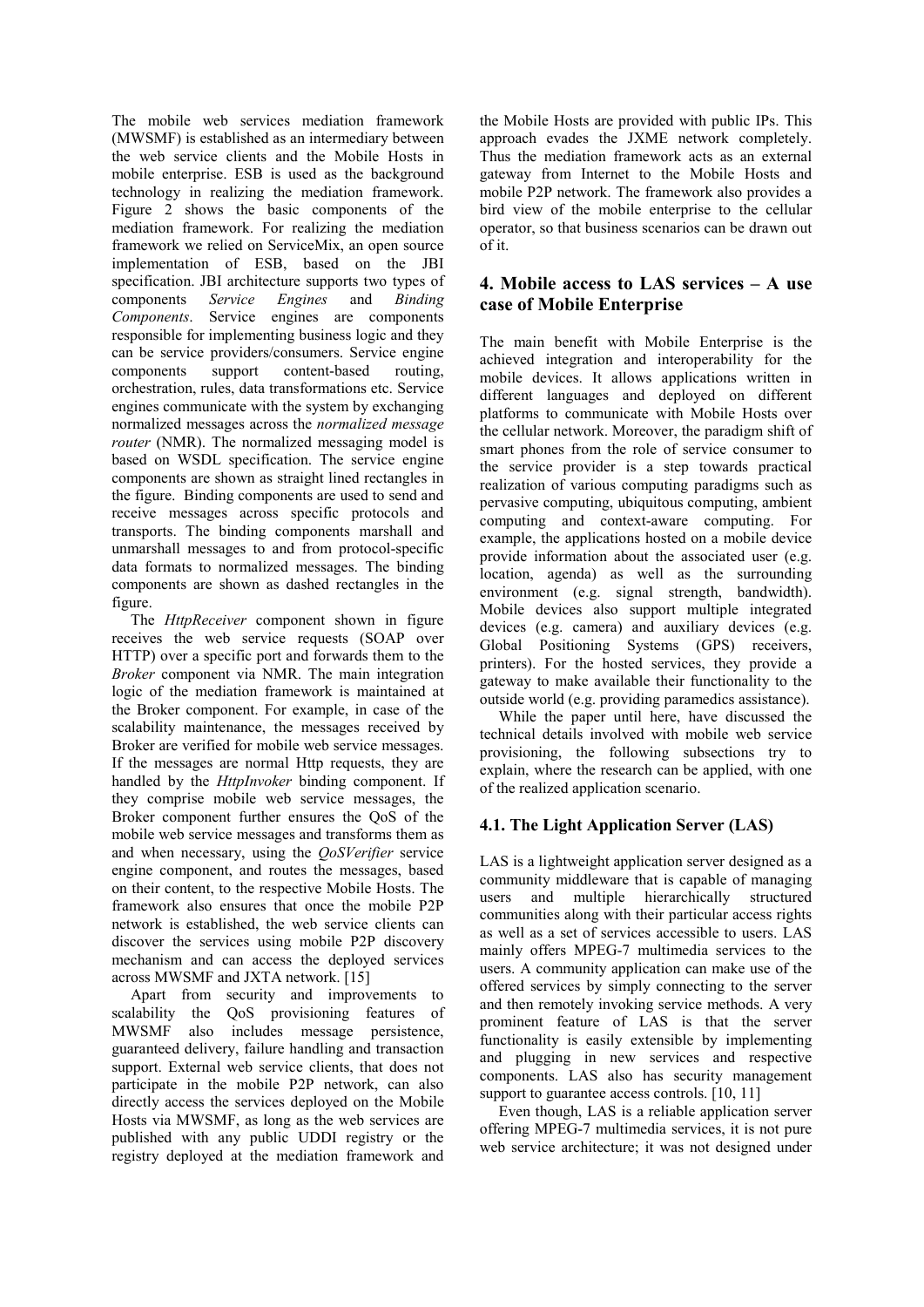the SOA paradigm and important aspects like scalability and distributed services were not taken into account. QoS and performance problems have been observed recently by LAS users. For many years, LAS has been used on top of traditional networks infrastructures for providing the services required by social softwares such as Virtual Campfire [3]. Load balancing and cluster support were observed to be the immediate requirements for improving the performance of the LAS. Most recently the multimedia services are being offered to the mobile phone users and this requirement further enhances the problem.

### **4.2. Load balancing for LAS**

The QoS of the LAS can be improved either by changing the architecture of the LAS to have the cluster support or to employ a middleware framework taking care of the load balance issues. We went with the second option and tried to adapt our knowledge from mobile web service provisioning domain to the LAS. Basically we developed the components that provide a web service interface to the LAS services. Later, we designed scenarios such that the requests are diverted to the less occupied server among a cluster of LASs.

The approach can be of three modes 1. Directly accessing the MPEG services through the Mobile Host. 2. Accessing the service through the mediation framework of the mobile enterprise 3. Indirect way of using the Mobile Host to connect to the mediation framework. All the three scenarios were tested for performance loads and can be perceived from figure 2.

**4.2.1. Accessing LAS services through Mobile Host.** Since LAS, as of now, supports the access of services only across the HTTP protocol, the invocation of these services from mobile phones becomes a little tricky. While studying mobile web service clients and providers, we have taken the design decision that the exposure and access of services from/to mobiles would be only through web services and WSDL. Mobile web services basically enable communication via open XML web service interfaces and standardized protocols also on the radio link, where today still proprietary and application- and terminal-specific interfaces are required.

Based on our design decision, the Mobile Host provides a web service interface of the LAS services, for the external nodes. Under this architecture only the Mobile Host directly connects to the LAS and it is the only access point to the LAS services from mobiles. Theoretically, the Mobile Host can be replaced by a standalone node that provides web service interfaces for the LAS services. Since we are also interested in personalized services and user specific profiles, we were still proceeding with Mobile Host. Services provided by the Mobile Host are published using WSDL in order to enable the consumer to find those services and invoke them. We were also successful in publishing and discovering these services using the mobile web service discovery mechanism.

**4.2.2. Mobile access through MWSMF**. In this solution the services are directly accessed from the MWSMF. The middleware takes care of all the load balancing issues. The main advantage of the middleware solution is its transparency to users and programmers on the client side as well as on the server side. Inside LAS there are no necessary changes to do, in order to couple it with the MWSMF and users of LAS only need to connect to a single point, the MWSMF, in order to access any LAS server they are interested in. Imagine a set of LAS servers, which could be different instances of the same implementation or servers completely different from each other. Now, consider a group of Mobile Hosts or mobile web service clients trying to access many services from those LAS servers. The current way to achieve this goal would be configure each Mobile Host with the specific connection to the right LAS server based on the services offered by it.

But with the MWSMF solution, the middleware framework replaces all direct contact between Mobile Hosts and LAS servers, so that all communication takes place via the bus. The MWSMF receives all the requests from mobile clients and applies a Java based management process that selects the right LAS server to be invoked. Once the LAS server has been selected, the framework calls the appropriate service. As soon as the response from the LAS server is received by the MWSMF, it is forwarded to the mobile requester.

**4.2.3. Accessing the middleware through the Mobile Host.** In this solution the services are directly accessed from the Mobile Host. Here the Mobile Host contacts the middleware framework instead of contacting the LAS server directly. From the middleware the invocation scenario is as explained in section 4.2.2. The benefit with the scenario is that the mobile web service client can be unaware of the middleware framework. This is the most realistic scenario in terms of the applications, as it is the Mobile Host that is providing some personalized solution; The Mobile Host is integrating its services with some services from the LAS to polish the result, and the mobile requester is unaware of the complete backend process.

This is the most realistic scenario, but worst of the three solutions, in terms of the performance. One invocation cycle of this scenario has two invocation cycles across the radio link and one across the Internet. Thus the solution adds lot of network load.